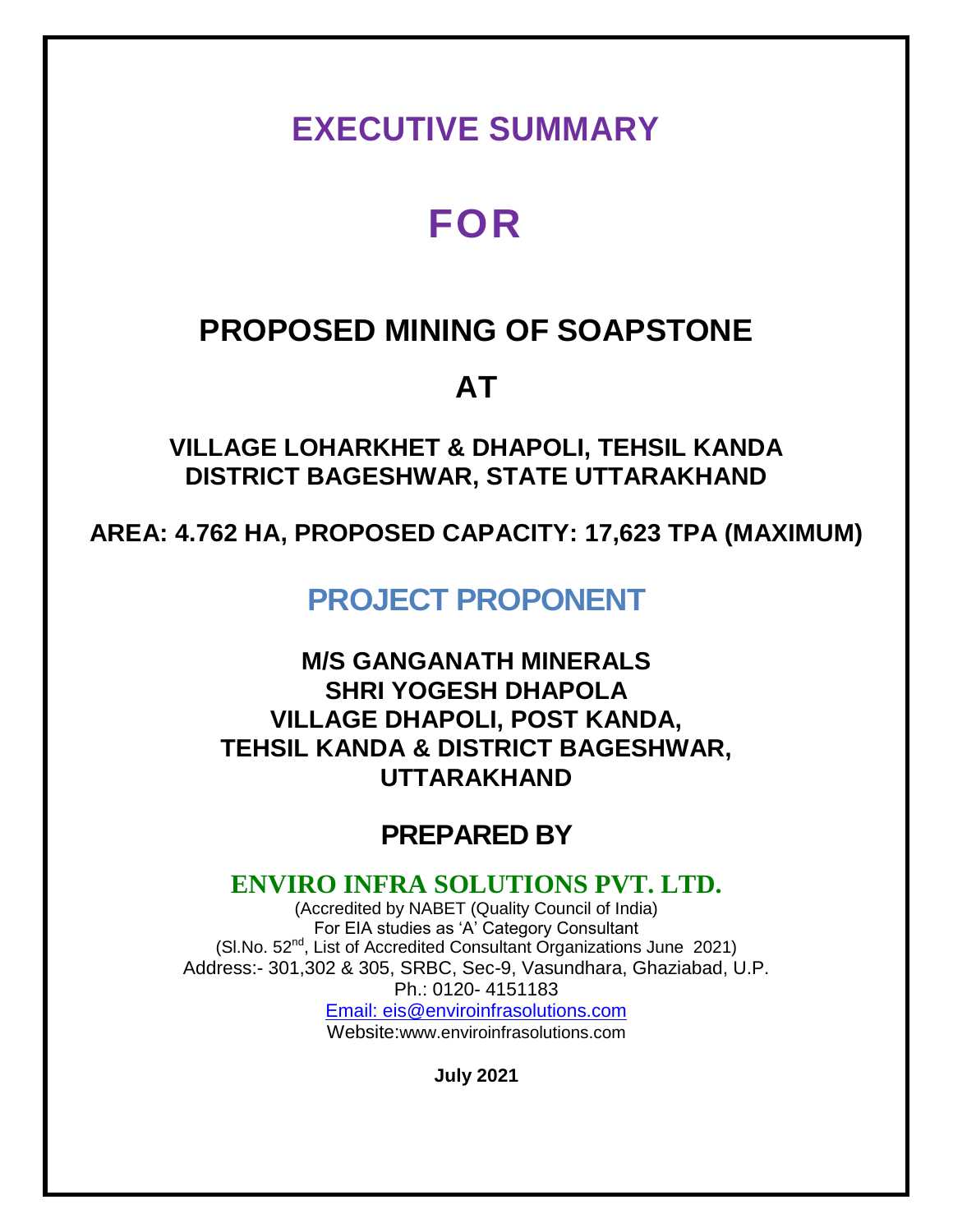### **EXECUTIVE SUMMARY**

#### **1.0 INTRODUCTION**

#### **1.1 Purpose of the Report**

M/s Ganganath Minerals proposes the Soapstone Mine extending over an area of 4.762 ha [17,623 TPA (maximum) of Soapstone] in Village Loharkhet & Dhapoli, Tehsil Kanda & District Bageshwar, Uttarakhand. The proposal for TOR was considered in its meeting dated 3<sup>rd</sup> June 2021 and since the project is greater than 5 ha and it comes under category B1 therefore comprehensive EIA report shall be prepared. The draft Environmental Impact Assessment report has been prepared to comply with the standard Terms of Reference (ToR), under EIA notification of the MoEF&CC dated 14<sup>th</sup> September, 2006 and amended thereof, for seeking environmental clearance for mining of soapstone in the applied mining lease area.

#### **1.2 Identification of Project & Project Proponent**

#### **1.2.1 Identification of Project**

The project is being proposed by M/s Ganganath Minerals. The address of the proponent is given below:

M/s Ganganath Minerals

(Partner - Talla-Dhapoli, Post-Kanda, Tehsil- Kanda & District Bageshwar, Uttarakhand)

The proponent has applied for environmental clearance for mining lease in the name of Soapstone Mining Project over an area of 4.762 ha at Village Loharkhet & Dhapoli, Tehsil Kanda & District Bageshwar, State Uttarakhand.

#### **1.2.2 Project Proponent**

M/s Ganganath Minerals mine is a private company. The proposed Soapstone Mine extends over an area of 4.762 Ha (17623 TPA (maximum) of Soapstone) in Village Loharkhet & Dhapoli, Tehsil Kanda & District Bageshwar, State Uttarakhand. The LOI of proposed Soapstone Mine was granted in favour of M/s Ganganath Minerals for period of 25 years by the Govt. of Uttarakhand. The proposed rate of production is 17,623 TPA (maximum) of soapstone. The estimated project cost is Rs 15.0 lakhs. The expected life of mine is 25 years.

#### **Address of the applicant**

M/s Ganganath Minerals (Partner - Talla-Dhapoli, Post-Kanda, Tehsil- Kanda & District Bageshwar, Uttarakhand)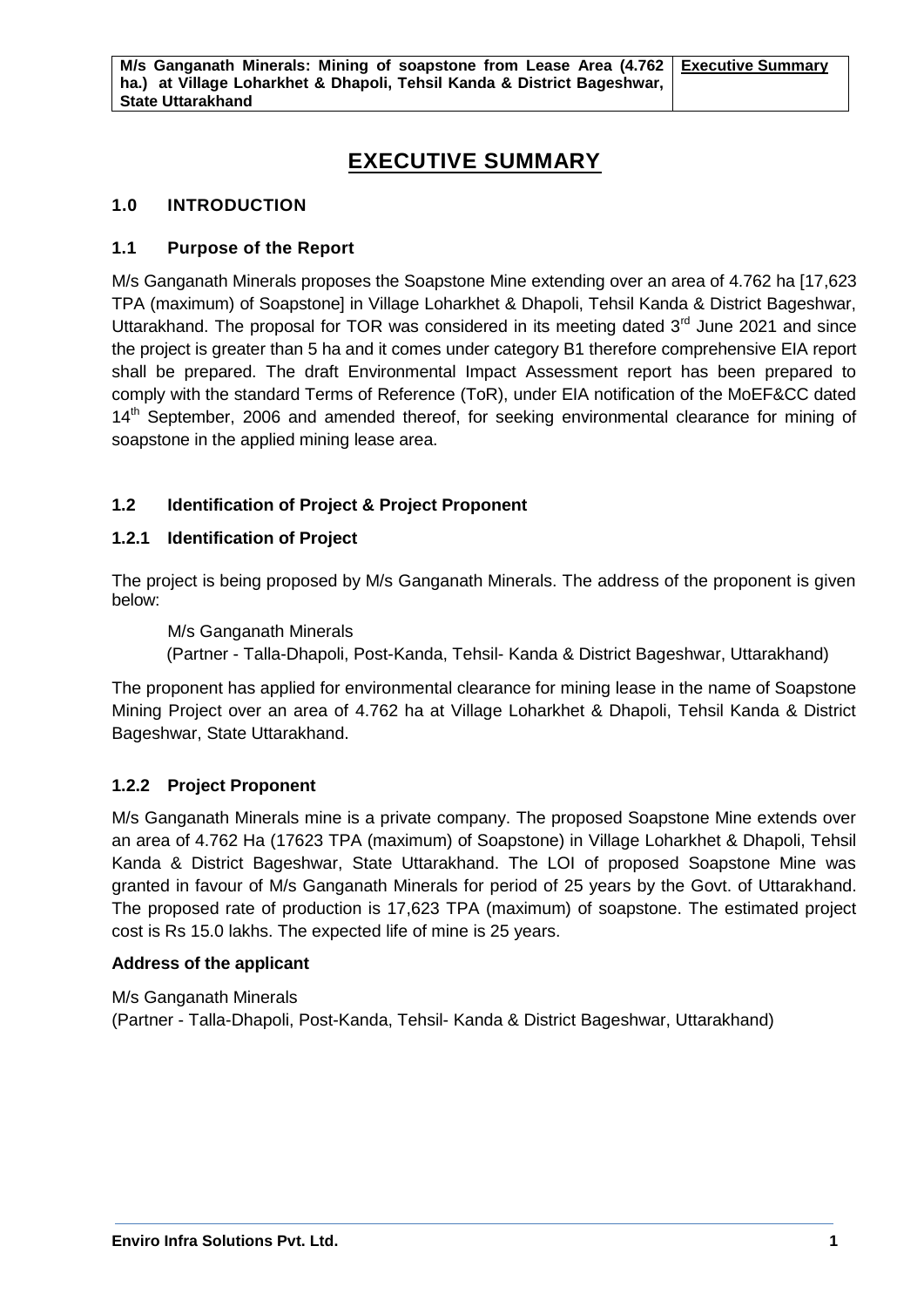#### **2.0 BRIEF DESCRIPTION OF PROJECT**

#### **2.1 Nature of the Project**

The proposed Soapstone Mine, project will adopt opencast manual cum semi mechanized method. The mine is executed over a lease area of about 4.762 ha, for the production of 17,623 TPA of soapstone.

Therefore as per the EIA Notification dated 15th January, 2016 and 1<sup>st</sup> July, 2016, the project comes under "B1" Category since the area is greater than 5 ha.

#### **2.2 Size of the Project**

The proposed Soapstone mining project extends over an area of 4.762 ha with the target maximum production capacity of mine is about 17,623 TPA (maximum) of Soapstone.

#### **2.3 Anticipated Life of Project and Cost of the Project**

The projected life of the mine is 25 years. The cost of the project is about Rs. 15.0 lakhs.

#### **2.4 Location of the Project**

The proposed Soapstone Mine lease comes under Village Loharkhet & Dhapoli, Tehsil Kanda & District Bageshwar, State Uttarakhand. Geo-graphically the ML area extends from Latitude 29° 49' 07.3011" to 29° 49' 24.6001" and longitude 79° 52' 35.9969" to 79° 52' 40.9663. The area falls in Survey of India topo sheet No. 53 O/13.

#### **2.5 PROJECT DESCRIPTION**

#### **2.5.1 Salient Features of Mine Lease**

The salient features of mine lease are given in **Table 1** below:

| Sr. No.       | <b>Particular</b>                   | <b>Details</b>                                                                                                            |
|---------------|-------------------------------------|---------------------------------------------------------------------------------------------------------------------------|
| А.            | Nature of the Project               | Soapstone Mining                                                                                                          |
| 1.            | <b>ML</b> Area                      | 4.762 Ha.                                                                                                                 |
| 2.            | <b>Proposed Production Capacity</b> | <b>Total Recoverable Quantity of Soapstone:</b><br>17623 Tonnes/ Annum (Maximum)<br>(As per approved Mining Closure Plan) |
| 3.            | <b>Lease Period of Mine</b>         | Lease was granted for a period of 25 Years.                                                                               |
| C.            | <b>Method of Mining</b>             |                                                                                                                           |
| $\mathbf 1$ . | Method                              | Open-Cast semi-mechanized Mining                                                                                          |
| 2.            | Blasting / Drilling                 | Not proposed                                                                                                              |
| D.            | <b>Project Location</b>             |                                                                                                                           |
| 1.            | Village                             | Loharkhet & Dhapoli                                                                                                       |
| 2.            | Tehsil                              | Kanda                                                                                                                     |

#### **Table 1: Salient Features of mine lease area**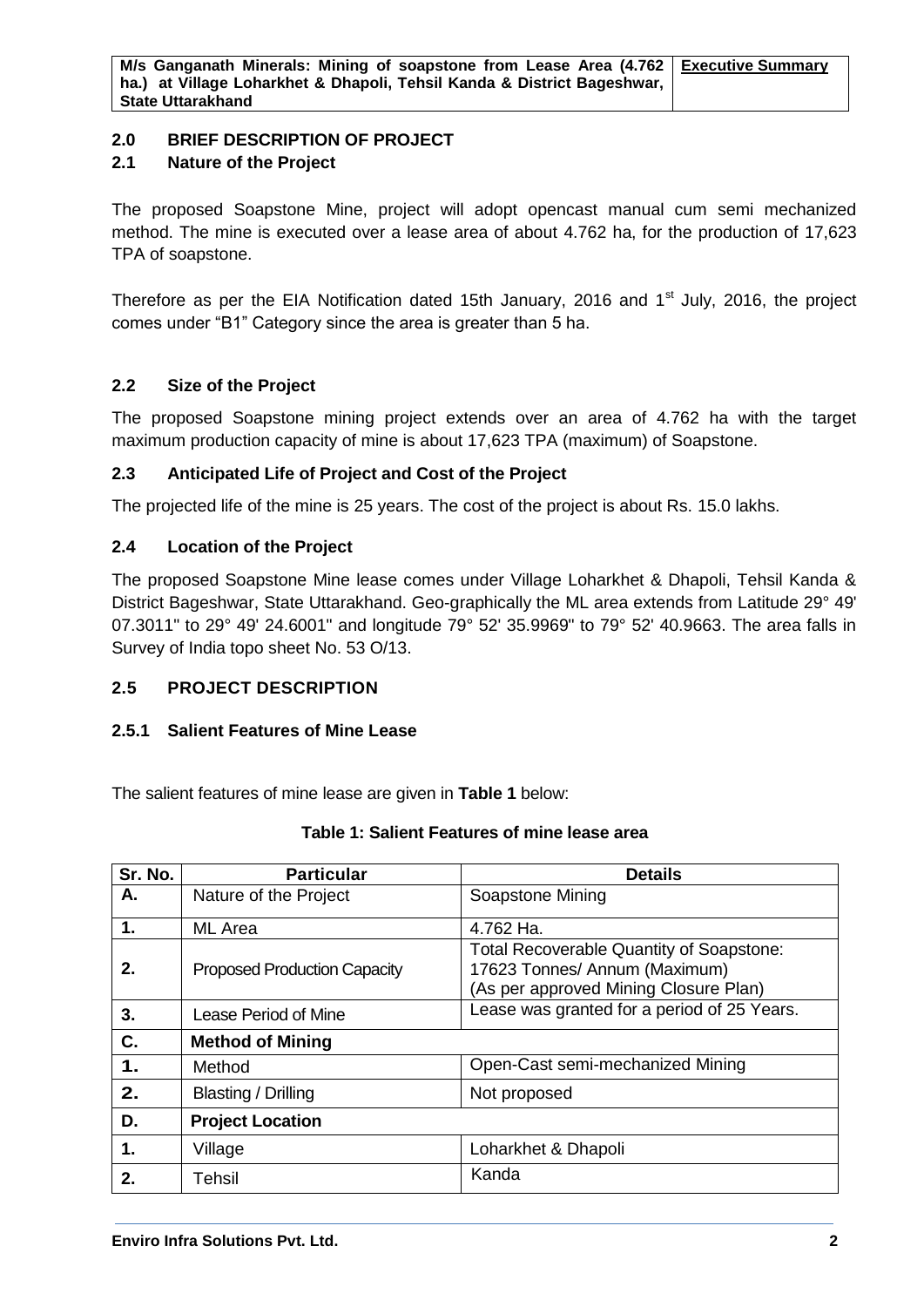#### **M/s Ganganath Minerals: Mining of soapstone from Lease Area (4.762 ha.) at Village Loharkhet & Dhapoli, Tehsil Kanda & District Bageshwar, State Uttarakhand Executive Summary**

| 3. | <b>District</b>                                                                                                                    | Bageshwar                                                                                               |
|----|------------------------------------------------------------------------------------------------------------------------------------|---------------------------------------------------------------------------------------------------------|
| 4. | <b>State</b>                                                                                                                       | Uttarakhand                                                                                             |
| 5. | Topo Sheet No.                                                                                                                     | 53O/13                                                                                                  |
| 6. | Lease Area Coordinates                                                                                                             | Latitude 29° 49' 07.3011" to 29° 49' 24.6001"<br>and longitude 79° 52' 35.9969" to 79° 52'<br>40.9663". |
| Ε. | <b>Cost Details</b>                                                                                                                |                                                                                                         |
| 1. | <b>Project Cost</b>                                                                                                                | <b>Rs. 15 Lac</b>                                                                                       |
| F. | <b>Water Demand</b>                                                                                                                |                                                                                                         |
| 1. | Requirement                                                                                                                        | <b>7.0 KLD</b>                                                                                          |
| 2. | Source of water                                                                                                                    | Nearby villages & natural springs.                                                                      |
| G. | Man Power Requirement                                                                                                              | 82                                                                                                      |
| Η. | <b>Environmental Setting</b>                                                                                                       |                                                                                                         |
| 1. | <b>Nearest Village</b>                                                                                                             | Loharkhet, 200 m (Aerial)                                                                               |
| 2. | <b>Nearest Town</b>                                                                                                                | Bageshwar, 11 Km (Aerial)                                                                               |
| 3. | Nearest National / State Highway                                                                                                   | Kanda Jethai Road, 400 m (Aerial)                                                                       |
| 4. | <b>Nearest Railway Station</b>                                                                                                     | Kathgodam, 70 Km (Aerial)                                                                               |
| 5. | <b>Nearest Airport</b>                                                                                                             | Pithoragarh, 43 Km (Aerial)                                                                             |
| 6. | Sensitive<br>Ecological<br>Areas<br>(National<br>Park, Wild<br>Life<br>Sanctuaries, Biosphere Reserve<br>etc.) within 10 km radius | Soudhar Reserve Forest- 1500 m                                                                          |
| 7. | Water bodies within 10 km radius<br>of the mine site.                                                                              | Saryu River - 7 km (Aerial)                                                                             |
| 8. | Archaeological Important Place                                                                                                     | None                                                                                                    |
| 9. | Seismic Zone                                                                                                                       | V                                                                                                       |

#### **2.5.2 Mine Development and Production**

The mining will be done semi-mechanized way in open cast method in quite a systematic manner by forming 6m high benches. However, there may be minor variation in the width and-height which the lessee will keep on mending. The top soil and interburden to be scrapped with the help of JCB machine, dozer, shovels, pickaxe, spade & crowbar and will be stacked separately in dump yard located near the working pit. The developmental working will be done by construction of road/track to different working benches, removal of top soil and interburden. The soil will be filled into the bags, loaded on mules and unload into stockyard.

Year wise Production details are given in **Table 2** below:

| Years | <b>Saleable soapstone (Tonnes)</b> |  |
|-------|------------------------------------|--|
| 1st   | 12453                              |  |
| 2nd   | 13362                              |  |
| 3rd   | 14177                              |  |
| 4th   | 16388                              |  |

**Table 2: Year wise Production of Soapstone Mine**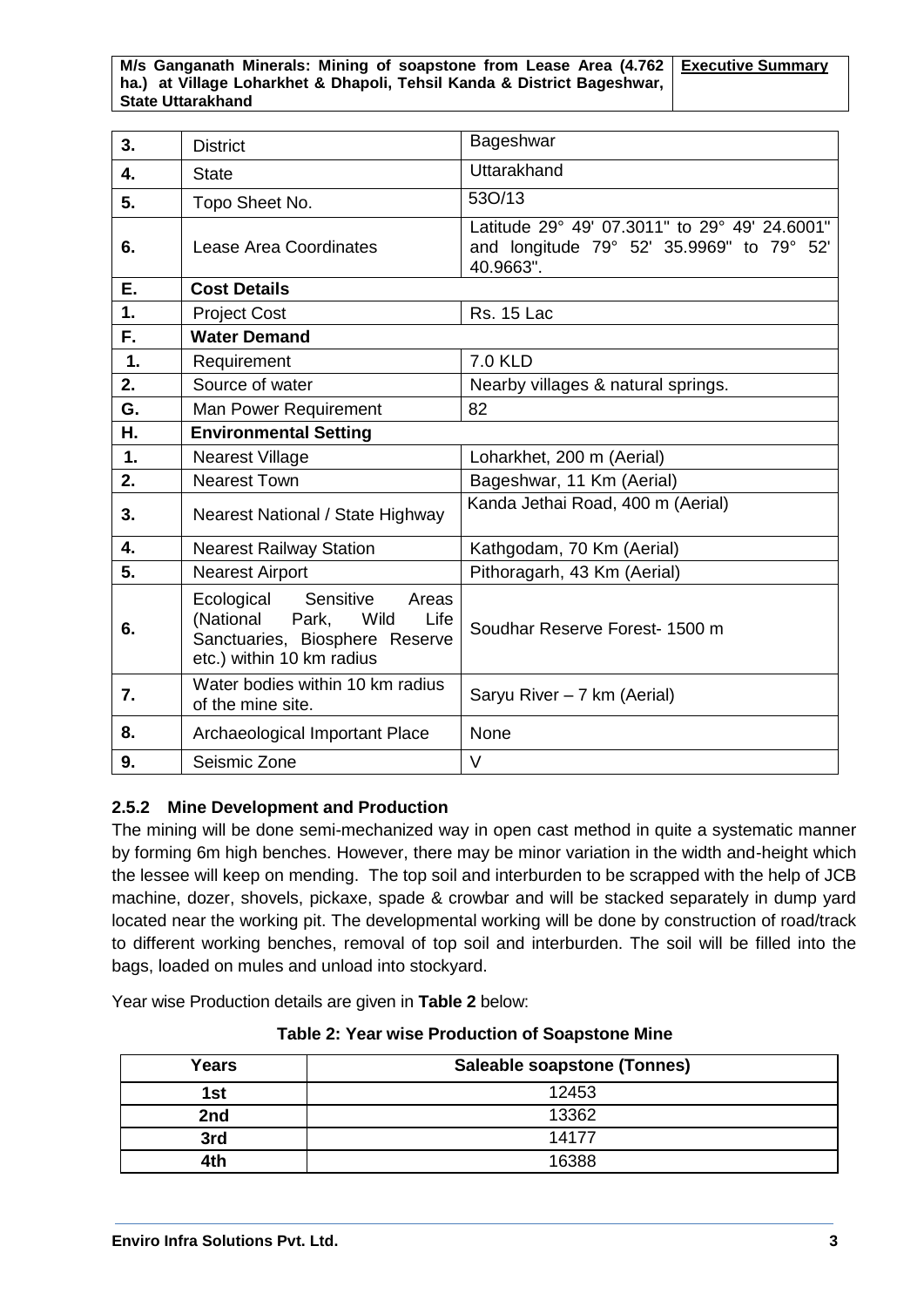**M/s Ganganath Minerals: Mining of soapstone from Lease Area (4.762 ha.) at Village Loharkhet & Dhapoli, Tehsil Kanda & District Bageshwar, State Uttarakhand Executive Summary**

| 5th   | 17000<br>്∠ാ |
|-------|--------------|
| 'otal | 74003        |

The quantity of soil, Overburden from pit to be generated during next five years is given in **Table 3** below:

| Years | Top Soil (cum) | Overburden soil (cum) |
|-------|----------------|-----------------------|
| 1st   | 2200           | 29058                 |
| 2nd   | 2106           | 31180                 |
| 3rd   | 2382           | 33077                 |
| 4th   | 3137           | 38240                 |
| 5th   | 2775           | 41119                 |
| Total | 12600          | 172674                |

#### **Table 3: Quantity of Top Soil and Overburden of Soapstone Mine**

#### **2.5.3 Method of Mining**

The mining will be carried out in two pits and will be open cast semi-mechanized method in quite a systematic mariner. The mining benches will be formed along the contours, the height of the benches will be kept of 3m and width more than 4m initially to facilitate separation of soapstone and remove the mineral and interburden and soil by mules. The mule track of 3-4m width with a gradient of 1 in 3 to 1 in 4 will be made. The mineral will be transported by mules to the road point. So that the mineral can be loaded on to the trucks for further transportation to Haldwani. All the benches will be connected by mule track, so that mule can reach to the working faces the slope of the benches will be kept 70" but for exploitation of mineral benches will be steepened and width will be reduced and average slope of the faces will be kept 65"-70".

#### **2.5.4 Impact on Land Use, Reclamation of Mined Out Areas and Afforestation Programme**

#### **Impact on land use & reclamation of mined out areas**

Opencast mining activities may alter the landscape of the lease area and also cause some disturbance to the surface features of the surrounding areas. Mining will be done after leaving 7.5 m safety barrier.

Plantation will be developed in consultation with district administration/ local authority, wherever feasible.

The Existing land use pattern is agricultural land. The impact on land form or physiography will be land use on the hilly terrain will undergo radical changes due to the open cast mining. During the next five years mining, 1.6153 ha land will be degraded due to mining & allied activities.

#### **Proposal for reclamation of land affected by mining activities:**

The mining will commence from the higher levels and will advance towards lower levels. Intermittent backfilling will commence from the higher levels and subsequently advance towards the lower elevation so that terraced agriculture fields would undertake in such a manner that original land use will be restored i.e. before the onset of monsoon will be handed over to cultivators for cultivation. The final backfilling will be started once the ultimate benches are formed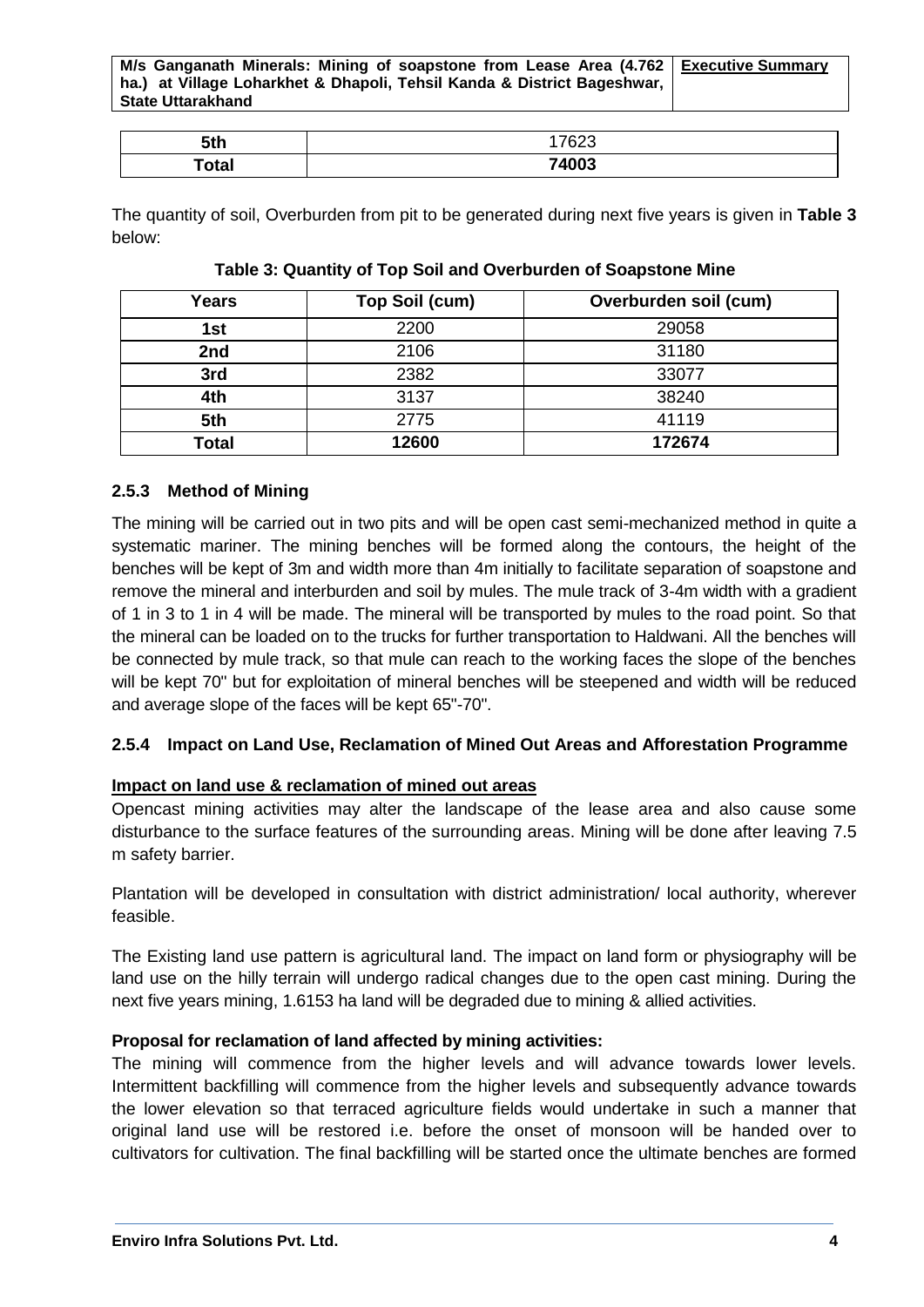and pit reaches the optimum economic depth. All recovery of the mineral will be of the saleable grade.

Plantation will be raised in 7.5m barrier zone along the boundaries of the mining lease area by planting the native species around ML area, backfilled and reclaimed area, around water body, roads, van panchayat land etc. in consultation with the local DFO/Agriculture department. The details of the year wise plantation have been shown in **Table 4**.

| Year         | Area (ha) | No of saplings |
|--------------|-----------|----------------|
| First year   | 1.00      | 1000           |
| Second year  | 1.00      | 1000           |
| Third year   | 1.00      | 1000           |
| Fourth year  | 1.00      | 1000           |
| Fifth year   | 1.00      | 1000           |
| <b>Total</b> | 5.00      | 5000           |

**Table 4: Year wise Afforestation scheduled**

#### **2.6 LAND USE PATTERN**

Presently (pre-mining), the land covered under the mine lease area is non-forest agricultural land.

#### **2.7 BASELINE ENVIRONMENTAL STATUS**

#### **2.7.1 Soil Quality**

Five soil samples were collected in and around the mine lease area to assess the present soil quality of the region. In the study area, variations in the pH of the soil were found to be slightly basic 7.36 to 7.88. Electrical conductivity (EC) is a measure of the soluble salts and ionic activity in the soil. In the collected soil samples the conductivity ranged from 220.12 – 340.26 µmhos/cm. Based on the results, it is evident that the soils are not contaminated by any polluting sources.

#### **2.7.2 Meteorology**

Meteorological data at the site was monitored during December 2020 to February 2021 representing winter season.

#### **2.7.3 Ambient Air Quality**

Ambient Air Quality Monitoring (AAQM) has been carried out at five locations during winter season from Dec 2020 to Feb 2021.

The minimum and maximum level of PM10 recorded within the study area was in the range of 36.2 µg/m3 to 79.3 µg/m3. The minimum and maximum level of PM2.5 recorded within the study area was in the range of 12.4  $\mu$ g/m3 to 38.5  $\mu$ g/m3. The minimum and maximum concentration of SO2 recorded within the study area was 5.0 to 9.6µg/m3. The minimum and maximum level of NO2 recorded within the study area was in the range of was 7.3 µg/m3 to 19.2 µg/m3. The results thus obtained indicate that the concentrations of PM10, PM2.5, SO2 and NO2 in the Ambient Air are well within the National Ambient Air Quality (NAAQ) standards for Industrial, Residential, Rural and other areas.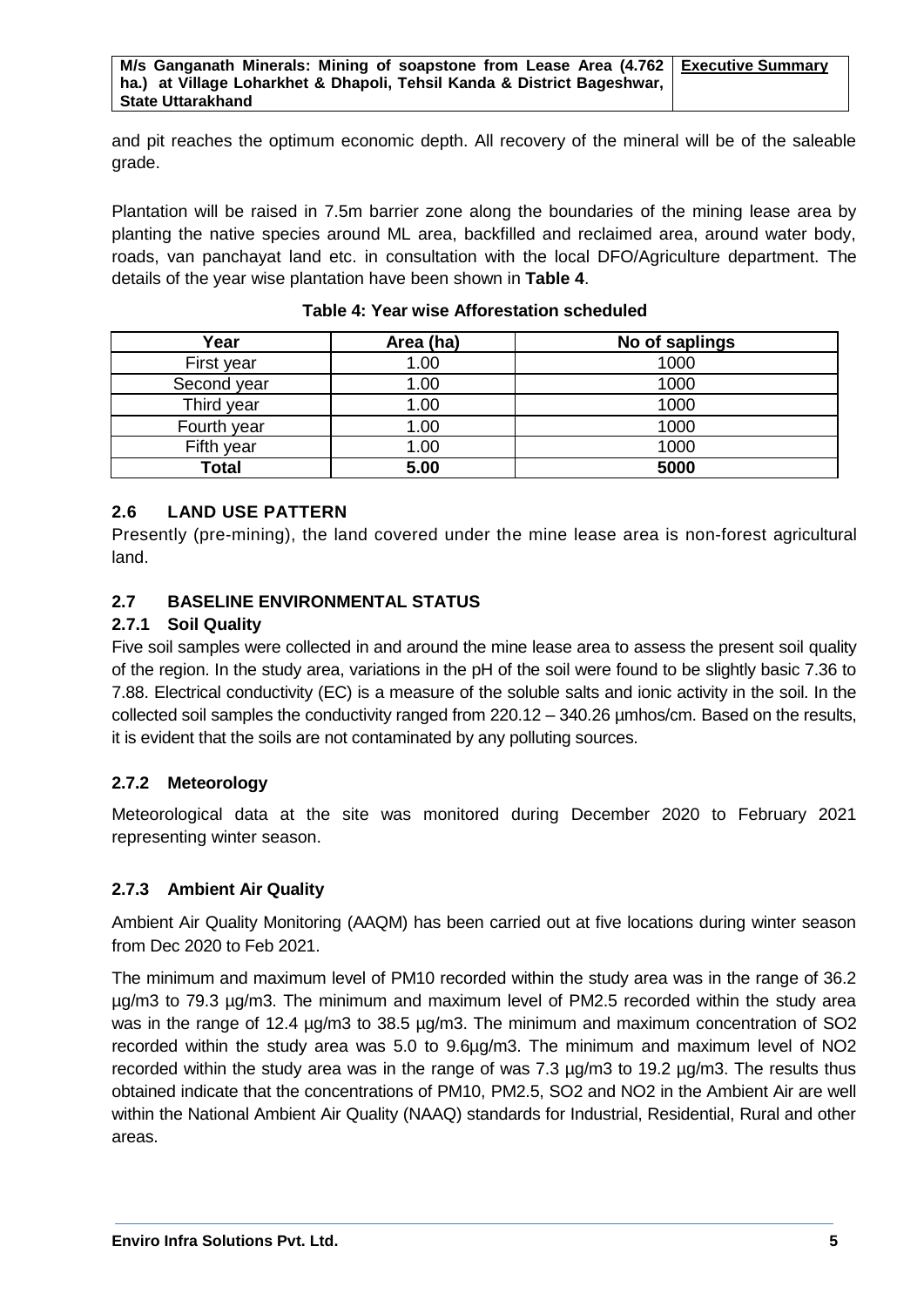#### **2.7.4 Water Quality**

To assess the physical and chemical properties of water in the region, ground water samples from 5 locations and surface water samples from 2 locations were collected from various water sources around the mine lease area.

- $\triangleright$  During the study period, the pH was varying for ground water from 7.36 to 7.86 and the surface water are 7.28 to 7.37. The pH values for all the samples collected in the study area during study period were found to be within the limits.
- $\triangleright$  In ground water samples collected from the study area, the total dissolved solids in ground water are varying from 196.4 mg/l to 412.34 mg/l whereas in surface water varying from 186.98 mg/l to 190.16 mg/l. The TDS of the samples were within the desirable limit of 500 mg/l.
- $\triangleright$  The chloride level in the ground water samples collected in the study area were ranging from 12.6 mg/l to a maximum of 47 mg/l, in surface water samples 16.8 mg/l to 17.9 mg/l. The chloride samples are within the desirable limits.
- $\triangleright$  In the ground water samples collected from the study area, the hardness is varying from 182.44 mg/l to 288.2 mg/l, in surface water samples 187.14 mg/l to 189.12 mg/l.

The results indicate groundwater is generally in conformity with the drinking water standards (IS: 10500) and surface water is in conformity with IS-2296 standards.

#### **2.7.5 Noise Levels**

Ambient noise levels were measured at Five locations around the proposed mine site. Assessment of average logarithm night time Leq (Ln) varies from 38.3 to 55.7 dB (A) and the average logarithm daytime Leq (Ld) varies from 49.2 to 62.3 dB (A) within the study area.

#### **2.7.6 Ecological Environment**

Based on the field studies and review of published literature, it is observed that there are two Schedule-I species present in the study area of the mine lease area i.e. Indian Leopard and Asiatic Black Bear. There are no wildlife sanctuaries and National Parks within the study area of 10-km radius.

#### **2.7.7 Social Environment**

According to the 2011 census of India, Bageshwar has a population of 2,59,898. The total SC population in Bageshwar district is 72,061 which is 27.72% of the total population, while ST population is 1982, which is 0.76% of the total population. The literate population in Bageshwar district is 1,79,483, out of which male & female are 97,546 and 81,937 respectively. The male literates represent 54.35% while female represent 45.65% of the total population.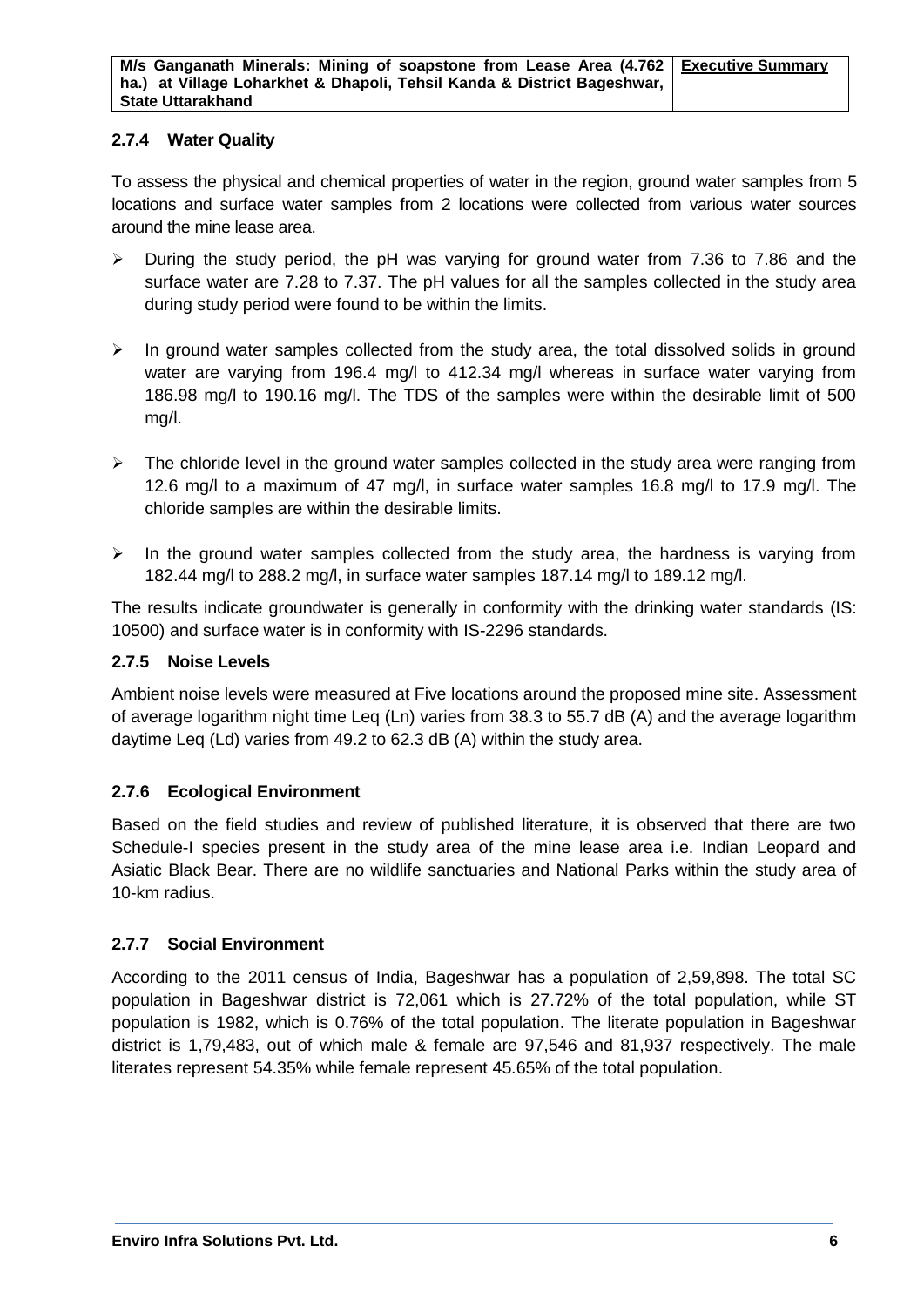#### **3.0 ANTICIPATED ENVIRONMENTAL IMPACTS**

#### **3.1 Impact on Air Quality**

Soapstone mine where  $PM_{10}$  and  $PM_{2.5}$  will be the main pollutants generated in mining activities. The emissions of Sulphur dioxide  $(SO_2)$ , Nitrogen Oxide  $(NO_2)$  contributed by diesel operated equipment and vehicles movement were considered marginal as branded make and vehicles with PUC certificate will be operated only. Fugitive dust and particulates are major pollutants occurred in the mining activities. Fugitive emissions will be settled by 70- 80% by use of multiple water sprinklers. Prediction of impacts on air environment will be made with proposed production and net increase in  $PM_{10}$  and  $PM_{2.5}$  emissions at the proposed site and at the 10 km radius of study area due to mining activities.

Air pollution sources in the operating mine was classified into two categories

- i. Loading and unloading of mineral and OB, IB
- ii. Transportation on the haul road

#### **3.2 Impact on Water Resources**

#### **Surface Water Resources**

The topography of the area will not be largely changed in view of the proposed concurrent reclamation. During the mining activity period, there is a possibility of mixing of freshly disturbed material with the rain water. To take care of such happenings, retaining walls have been provided along the backfilled pits and along the soil and interburden dumps.

#### **Groundwater Resources**

The water table in hills is usually very deep and does not have any relevance with mining activities. However, concurrent restoration to original topography will not be disturbing the percolating water.

#### **3.3 Impact on Water Quality**

The impact on water quality will be confined to increased suspended solids during rain. The dumps will be secured with toe walls and rainy water will not carry significant suspended material.

#### **3.4 Impact on Noise Levels and Ground Vibrations**

With the mining operations, due to the deployment of machinery, operation for mine development, excavation and transportation of soapstone and men, it is imperative that noise levels would increase. Assessment of average logarithm night time Leq (Ln) varies from 38.3 to 55.7 dB (A) and the average logarithm daytime Leq (Ld) varies from 49.2 to 62.3 dB (A) within the study area. It is also observed that these incremental noise levels will not significantly affect the existing ambient noise levels.

#### **3.5 Impact on Soil**

The environmental impacts of the mining activities on topsoil are based on the quantity of removal of topsoil and its dumping. In the present project as it is proposed to temporarily store the topsoil and use it for plantation schemes, no impact of dozing of topsoil is envisaged.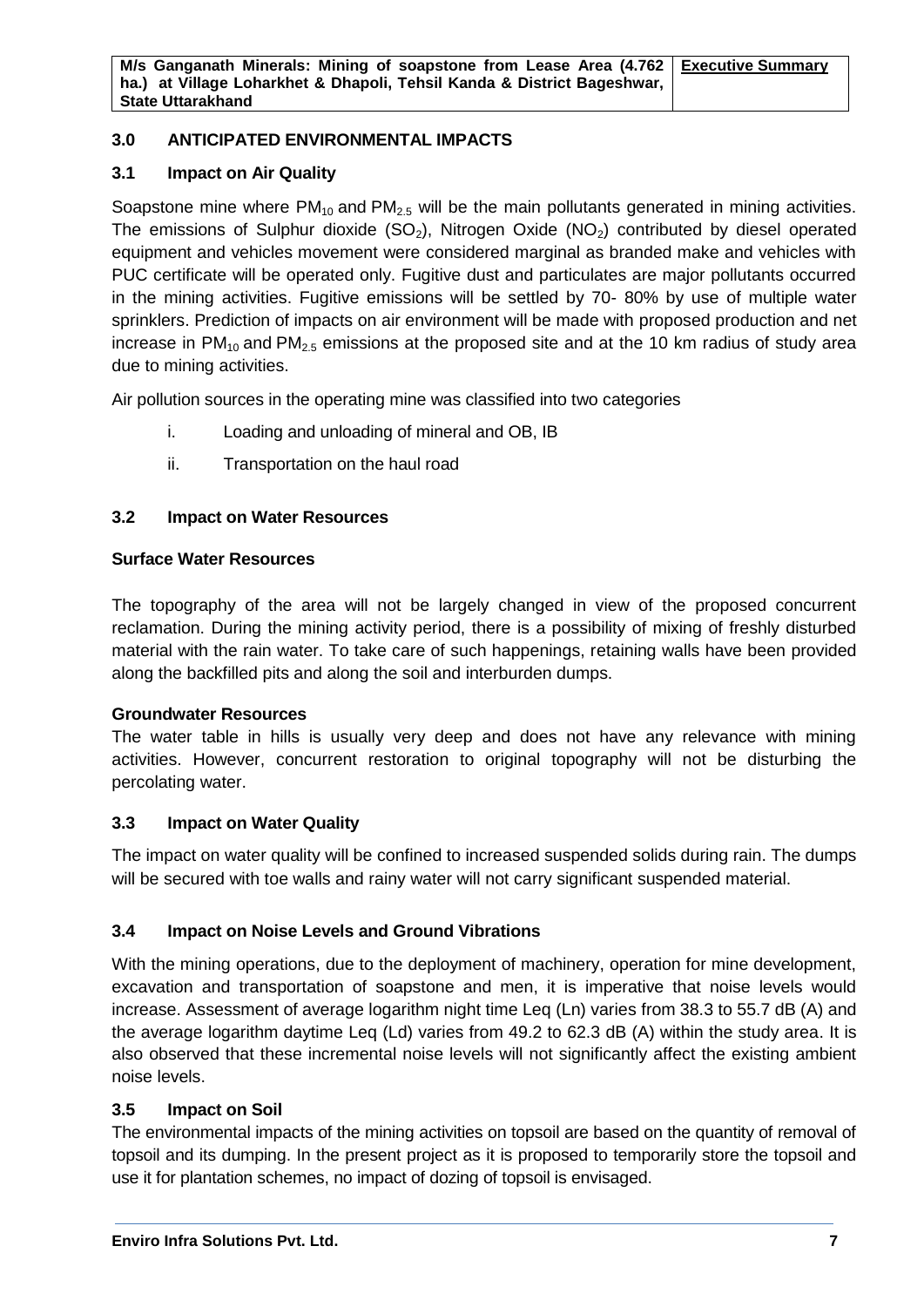The soil erosion from overburden and interburden dumps is not envisaged in the present project, as sufficient measures as detailed in the EMP would be undertaken.

#### **3.6 Impact on Flora and Fauna**

There is no forest area in the core zone area of the lease. As the mining activity is restricted to core zone, no significant impact on the flora of the buffer zone due to the proposed mining of Soapstone is anticipated.

It is proposed to include *Alternanthera paronychioides, Cassia tora* and *Holoptelea integrifolia* in the plantation program as they serve as sinks for gaseous emissions. Extensive plantation comprising of pollutant resistant trees will be undertaken, which will serve not only as pollution sink but also as a noise barrier.

The incremental dust generations due to the mining operations, at the boundary of the mine lease are insignificant and it is also expected that with the adoption of mitigatory measures as suggested in EMP, the impact due to operation of the mine will be minimal on the terrestrial ecosystem and also on the adjacent forest area.

The impact on the fauna of the buffer zone due to the mining activity will be marginal. The proposed progressive plantation over a period of time will reduce the impact, if any, on the fauna.

#### **3.7 Impact on Land Use Pattern**

The proposed opencast mine will result in change the land use pattern of the ML area. The land degradation is expected during mining activities like excavation, overburden dumping, soil extraction etc. Land requirement for the project has been assessed considering functional needs.

#### **3.8 Impact on Socio - Economic Aspects**

The mine area does not cover any habitation. Hence the mining activity does not involve any displacement of human settlement. No public buildings, places, monuments etc exist within the lease area or in the vicinity. The mining operation will not disturb/ relocate any village or need resettlement. Thus no adverse impact is anticipated.

The impact of mining activity in the area is positive on the socio-economic environment of the region. The proposed Soapstone Mine will be providing employment to local population and it will be give preference to the local people whenever there is requirement of man power.

#### **4.0 ENVIRONMENTAL MANAGEMENT PLAN**

The summary of environmental mitigation measures are given in **Table 5**.

#### **Table 5: Proposed Environmental Mitigation Measures**

| <b>Impact Predicted</b>        | <b>Suggestive measure</b>                        |
|--------------------------------|--------------------------------------------------|
| Disturbance of free movement / | Awareness camps will be conducted for labours to |
| living of wild fauna           | make them aware about sensitivity/importance of  |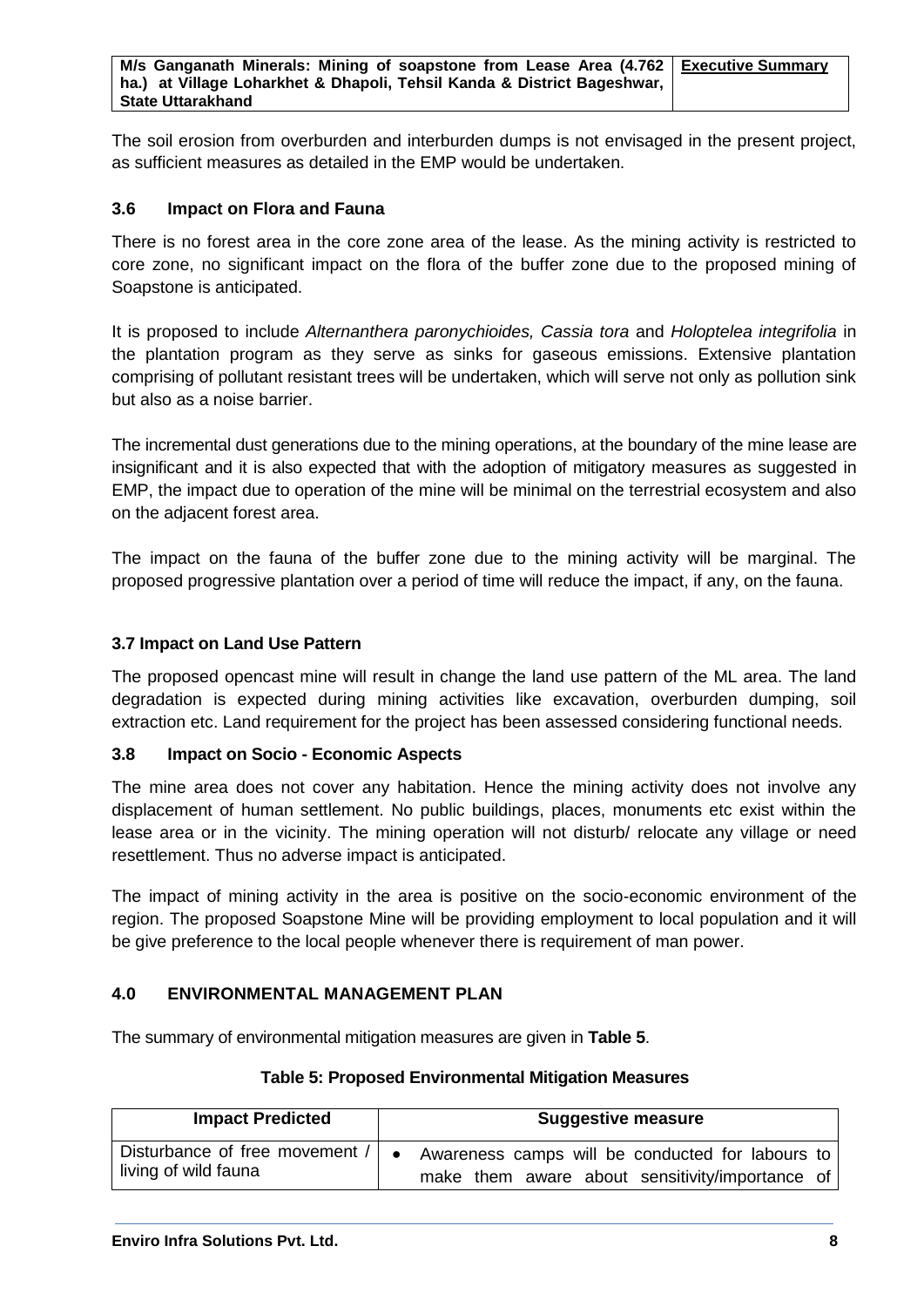|                            | forest life.                                                                                                                                                                                                                                                          |
|----------------------------|-----------------------------------------------------------------------------------------------------------------------------------------------------------------------------------------------------------------------------------------------------------------------|
|                            | No tract or new road for movement of labours or<br>vehicles be laid in reserve forest area, this will prevent<br>forest fragmentation, encroachment and human -<br>animal encounter.                                                                                  |
|                            | Care will be taken that noise produced during vehicles<br>movement for carrying ore materials are within the<br>permissible noise level. Higher noise level in the forest<br>area will lead to restless and failure in detection of<br>calls of mates and young ones. |
|                            | Care will be taken that no hunting of animals carried<br>out by labours.                                                                                                                                                                                              |
|                            | If wild animals are noticed crossing the core zone, it<br>will not be disturbed at all.                                                                                                                                                                               |
|                            | Labours will not be allowed to discards food, plastic<br>$\bullet$<br>etc., which can attract animals near the core site.                                                                                                                                             |
|                            | Only low polluting vehicle will be allowed for carrying<br>$\bullet$<br>ore materials. All vehicles allowed in the project site<br>area will have to provide pollution under control<br>certificate at the end of three months.                                       |
|                            | No honk will be allowed in the forest area, noise level<br>$\bullet$<br>will be within permissible limit (silent zone-50dB<br>during day time) as per noise pollution (regulation and<br>control), rules, 2000, CPCB norms.                                           |
| Harvesting of forest flora | No tree cutting, chopping, lumbering, uprooting of<br>$\bullet$<br>shrubs and herbs should be allowed.                                                                                                                                                                |
|                            | No pilling of ore material should in the reserve forest<br>$\bullet$<br>area.                                                                                                                                                                                         |
|                            | Collections of economically important plants will be<br>fully restricted.                                                                                                                                                                                             |

#### **5.0 ANALYSIS OF ALTERNATIVES**

The Soapstone has been identified based on the result of geological investigations and exploration carried out by the Geological Survey of India (GSI). The mining projects are site specific as such alternate sites were not considered.

The mine is operated by opencast cum semi-mechanized method of mining. No other alternative technologies can be used because of the hard nature of the ore. Proposed mine is using ecofriendly measures to minimize the impact of mining on the surrounding environment.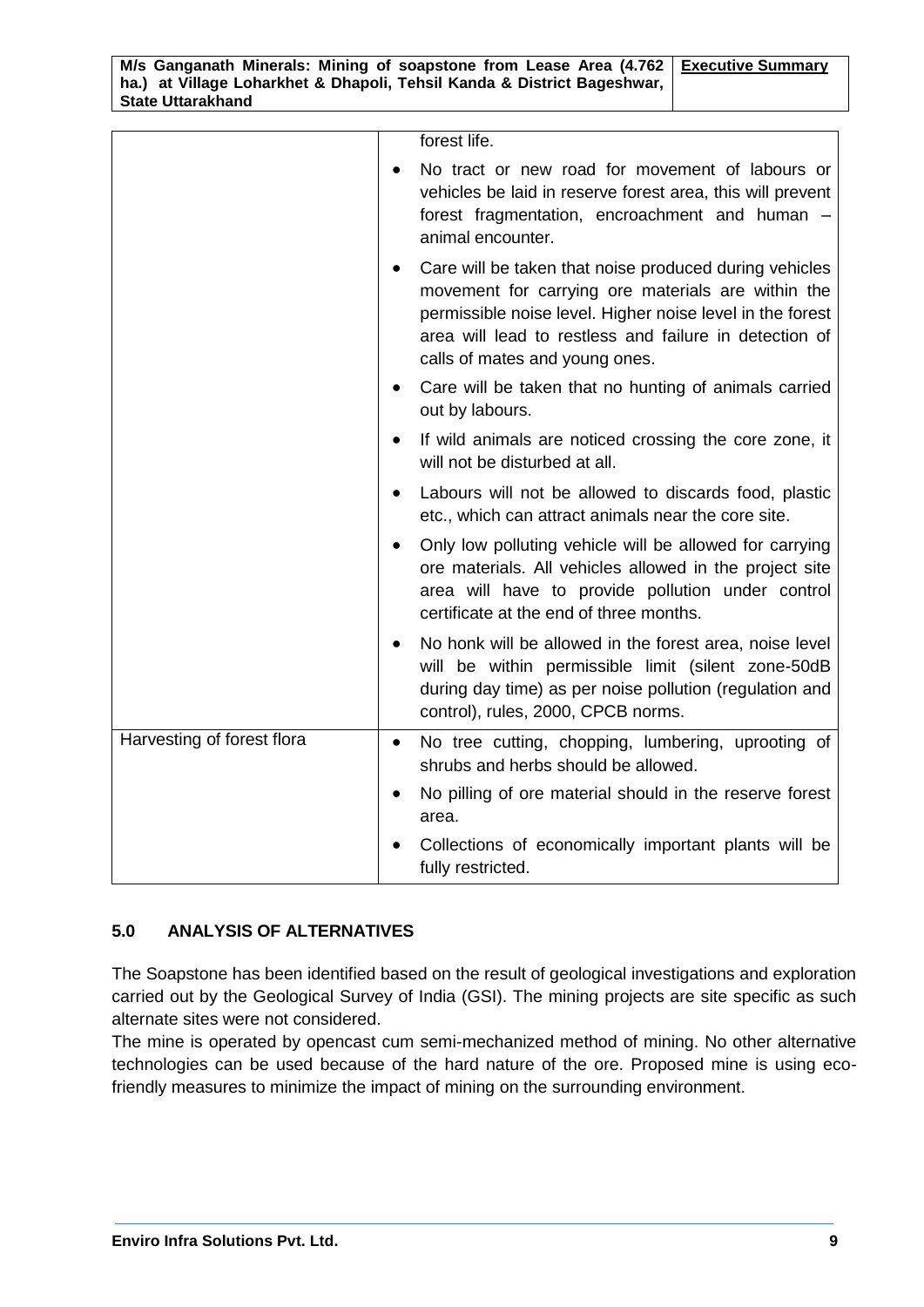#### **6.0 COST ESTIMATES**

The details of the cost to for the Environmental Management plan for 5 years, the budget for Corporate Environmental Responsibility (CER) (per year) and year wise allocation of funds for the various activities proposed to be taken up under CSR programme has been given in **Table-6, Table 7 and Table 8** respectively**.**

| <b>S. No.</b> | <b>Measures</b>                                                                                                                                              | Cost (In Rs.) |
|---------------|--------------------------------------------------------------------------------------------------------------------------------------------------------------|---------------|
| 1.            | Water Sprinkling for dust suppression                                                                                                                        | 50,000        |
| 2.            | <b>Environmental Monitoring:</b>                                                                                                                             | 1,00,000      |
|               | <b>Ambient Air Quality Monitoring</b><br><b>Ambient Noise Monitoring</b><br>(iii) Water Quality Sampling & Analysis<br>(iv) Soil Quality Sampling & Analysis |               |
| 3.            | their<br>Plantation of 5000 trees along<br>with<br>maintenance for green belt                                                                                | 5,00,000      |
| -4.           | Cost for Retaining wall/Toe wall                                                                                                                             | 74,700        |
|               | Total                                                                                                                                                        | 7,24,700      |

#### **Table 6: Budget for Environmental Management Plan**

#### **Table 7: Budget for Corporate Environmental Responsibility (CER) (per year)**

| <b>S. No.</b> | <b>Measures</b>                                                                           | Cost (In Rs.) (per year) |  |
|---------------|-------------------------------------------------------------------------------------------|--------------------------|--|
|               | <b>Sanitation facilities</b>                                                              | 25,000                   |  |
| 2.            | Skill Development for villagers                                                           | 20,000                   |  |
| 3.            | Awareness to local farmers to increase yield of crop<br>and fodder                        | 15,000                   |  |
| 4.            | Plantation in the community areas/schools and on<br>van panchayat land of nearby villages | 40,000                   |  |
|               | Total<br>1,00,000                                                                         |                          |  |

**Table 8: Year wise allocation of funds for the various activities proposed to be taken up under CSR programme**

| <b>S. No.</b> | <b>Activities</b>                                            | <b>Allocation of Fund (Rs.)</b> |
|---------------|--------------------------------------------------------------|---------------------------------|
|               | <b>Health Camps</b>                                          | 25,000                          |
| 2             | <b>Drinking Water Facilities</b>                             | 15,000                          |
| 3             | Maintenance of foot track                                    | 25,000                          |
| 4             | Donation for Temple Construction                             | 15,000                          |
| 5             | Donation for cultural activities in the<br>surrounding areas | 20,000                          |
| Total         |                                                              | 1,00,000                        |